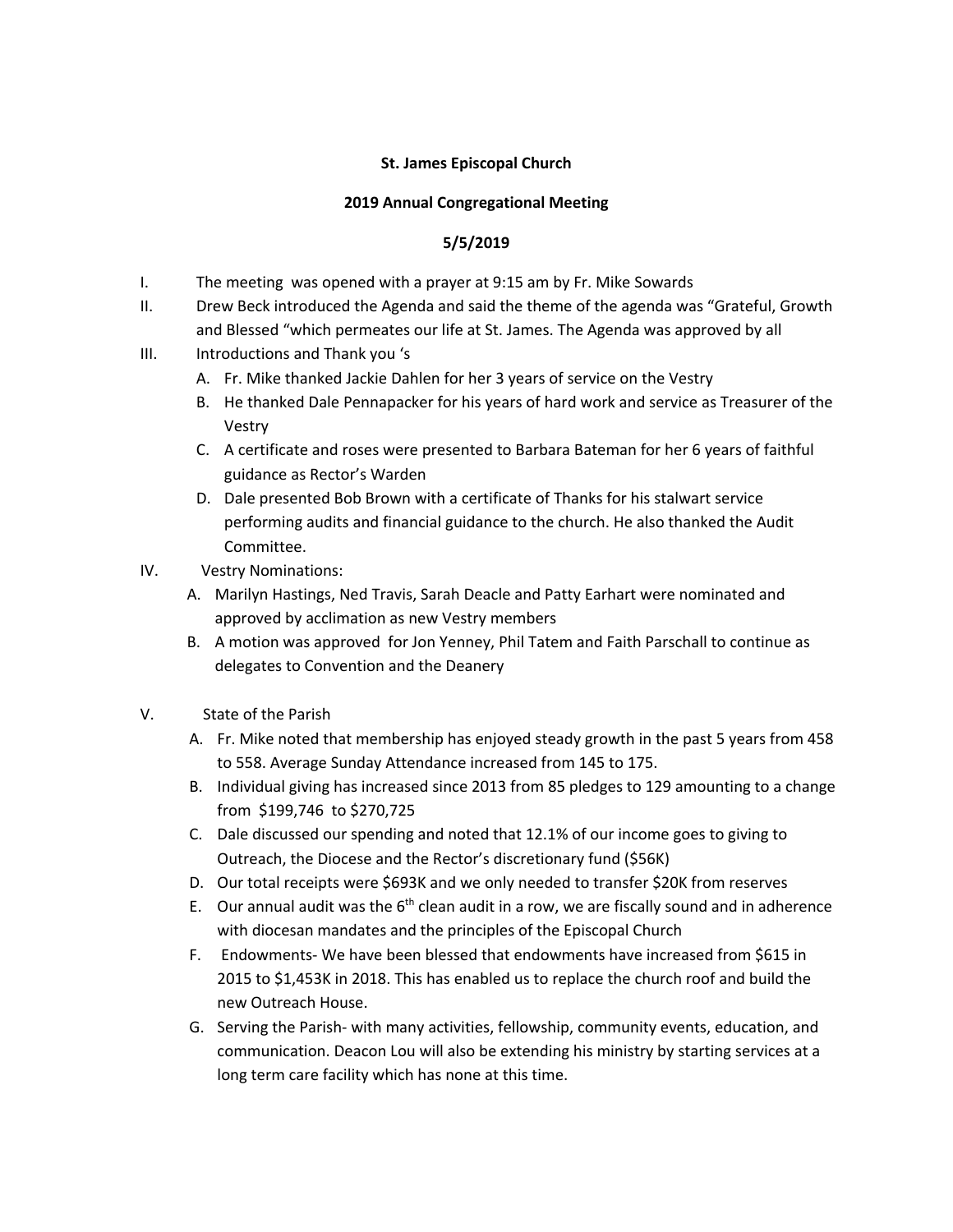- H. Committee Reports
	- 1. Outreach currently has 196 clients, 77 average clients/month, increased number of volunteers, increased donations from the community
		- a. Also we help St. Mary's Bainbridge Soup Kitchen, Salvation Army with rental assistance and with the James Earhart Memorial Job Club
	- 2. Education- Lauren Exley has done a wonderful job with Church School which has over 60 children registered who learn lessons created in-house assisted by a large number of volunteer teachers. There are also have been many events and activities for the children
		- a. Adult Education- there is an active an well attended Bible study on Wednesday

and Christ and Coffee on Thursday

- 3. Parish Life- Many events during the year including Ham and Oyster dinner, Coffee Hours, ECW, Christmas Eve Dinner, Book Club, Foyer Gatherings and Christian Ed Celebration
- 4. Communication- The website continues to be updated to be more user-friendly,

VANCO is on website for online offering, Social Media- You Tube has recorded

Sermons updated regularly, Happenings is the weekly informational email,

The Epistle is available online or hard copy at church. On the website under Forms

there is a Community Request Form which can be filled out in order to publicize any

event that needs to be advertised.

- 5. Member Ministry- has the function of welcoming new members and supporting those in stressful situations with the Casserole Brigade. They also organize the new members breakfast, Spring Women's Retreat, photo directory and children's sanctuary bags
- 6. Buildings and Grounds- recent projects include the new railings and concrete at the front of the church and structural support for all 3 buildings. Future projects anticipated are the parking lot and painting

## VII. Master Plan Update

- A. Our Outreach House contract was \$954K but we are trying to get the cost down to \$850K
- B. Steve Folk was thanked for his hard work for saving us thousands of dollars on the project
- C. Estimated completion date is the end of July 2019 or earlier
- D. Address is 146 Evansburg Rd, Collegeville, PA 19426